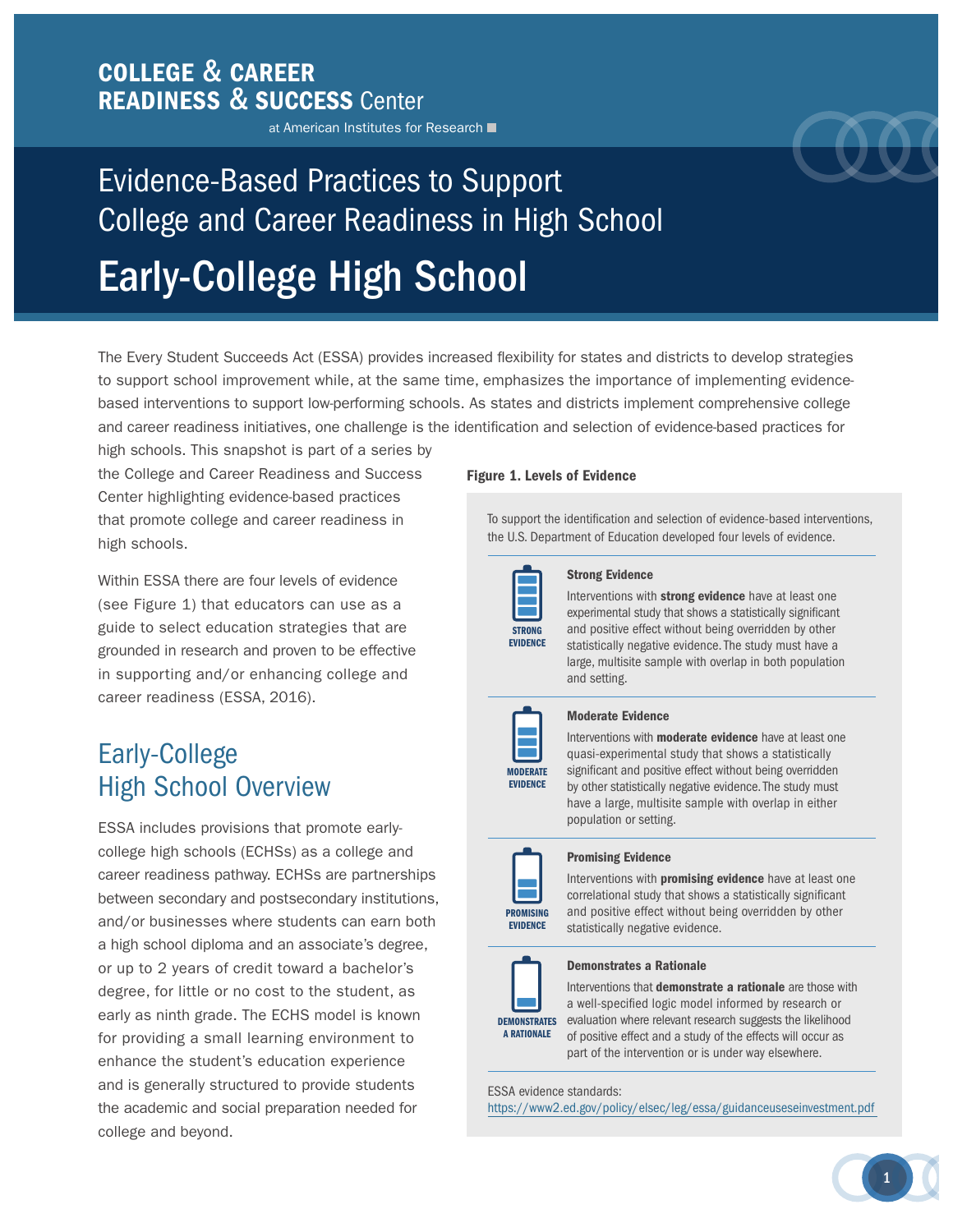ECHS is an evidence-based practice (Table 1) that improves student outcomes in high school and postsecondary education, and has been found to improve outcomes for first-generation students, low-income students, English learners (ELs), and students of color.



#### Table 1. Evidence-Based Early-college High School Research

| <b>Article</b>                                                                                             | Level of<br>Evidence <sup>1</sup> | <b>Summary of Findings</b>                                                                                                                                                                                                                                                                                                                                 |
|------------------------------------------------------------------------------------------------------------|-----------------------------------|------------------------------------------------------------------------------------------------------------------------------------------------------------------------------------------------------------------------------------------------------------------------------------------------------------------------------------------------------------|
| Smoothing the Transition to<br>Postsecondary Education:<br>The Impact of the Early<br>College Model (2015) | <b>STRONG</b><br><b>EVIDENCE</b>  | ■ ECHS students were on track for completing college<br>preparatory coursework compared with non-ECHS students.<br>■ ECHS students had a higher percentage of postsecondary<br>degree completion than their comparison counterparts.<br>■ ECHS students had higher high school graduation and<br>end-of-course completion rates than the comparison group. |
| Early College, Early Success:<br>Early College High School<br>Initiative Impact Study<br>(2013)            | <b>STRONG</b><br><b>EVIDENCE</b>  | ■ ECHS student college enrollment was higher than their<br>non-ECHS counterparts.<br>■ ECHS students had a lower level of developmental course<br>placement compared with their non-ECHS counterparts.<br>ECHS' impact on underrepresented students' degree<br>completion was significant.                                                                 |

<sup>1</sup> Refer to the ESSA Levels of Evidence in Figure 1.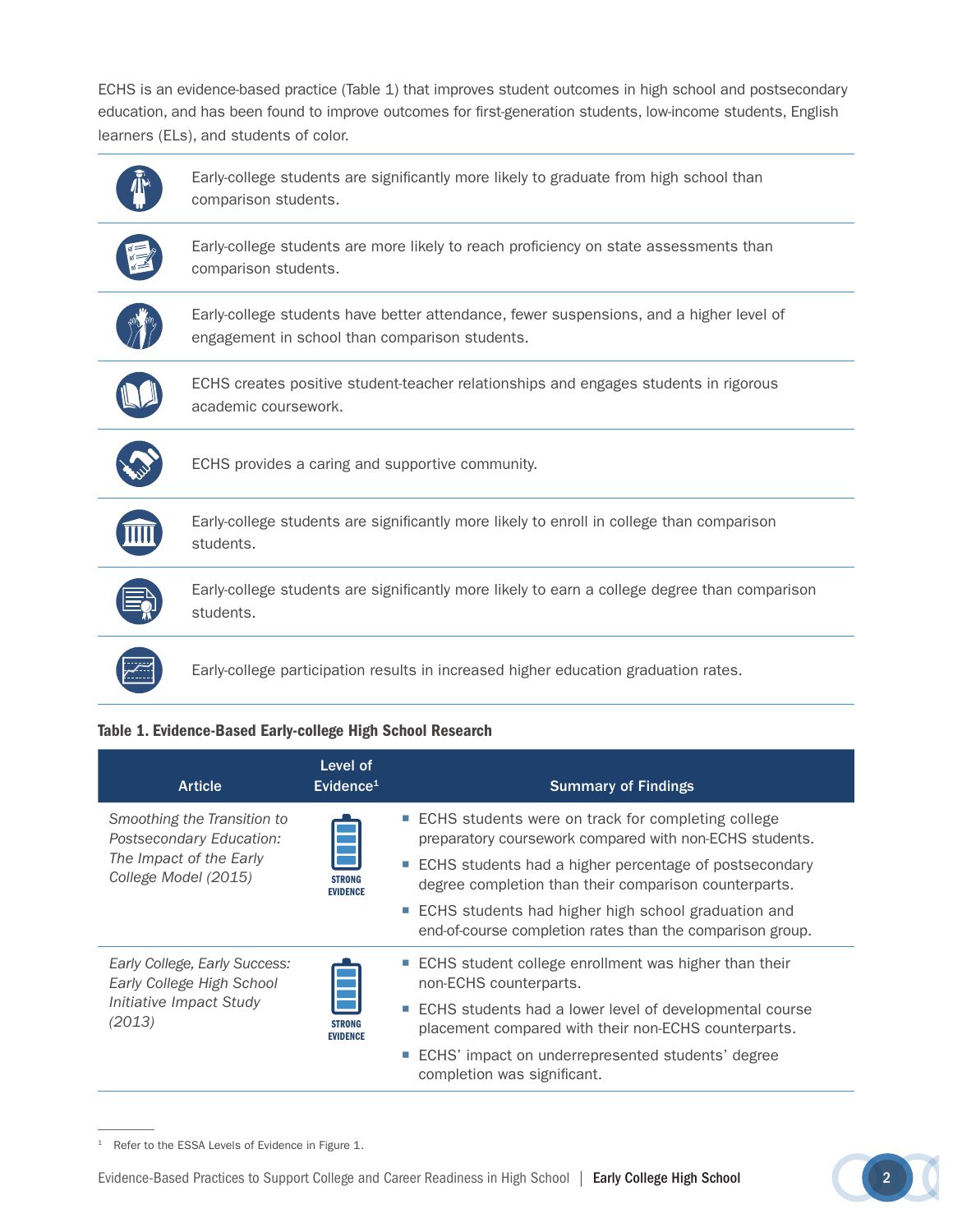# Policy Considerations

### State Legislation Consideration

The evidence supporting the positive impact of ECHS strategies on student success has led to the growth of ECHS in many states. Ten states have enacted specific legislation to create and/or sustain ECHS (see Figure 2).

[Colorado](http://www.leg.state.co.us/clics/clics2015a/csl.nsf/fsbillcont3/4F14B4BA0DF5D8B887257DDD005FC4E1?open&file=1270_enr.pdf) allows for the limited operation of Pathways in Technology Early College High Schools (P-TECH) in the state. The P-TECH program in Colorado is a collaboration between a local education agency, community college, and high-growth industry partner. Students in Grades 9–12 have the opportunity to graduate with their high school diploma and an industryrecognized associate's degree.



#### Figure 2. States with ECHS Policies and Schools

*Source:* Education Commission of the States (ECS) Database

Enrollment of students who represent a socioeconomic and racially diverse student body is encouraged. This includes first- generation students, ELs, and students with disabilities.

[Texas](http://www.thecb.state.tx.us/index.cfm?objectid=2C8D18C4-DB8F-5463-3290D5FDEEA68498) ECHS policy emphasizes the development of skill sets that meet the demands of the workforce and highlights alternative graduation pathways for Texas high school students; notably, career and technical education ECHSs. Students will be able to earn stackable credentials and certificates, along with the possibility of obtaining a high school diploma and postsecondary degree credential simultaneously.

States also have utilized existing dual enrollment policies to support ECHS implementation (Hoffman & Vargas, 2010; Ward & Vargas, 2012). Dual enrollment is a program that allows high school students to take college classes and earn college credit, typically during their junior and senior years of high school. Maine, for example, expanded ECHS using the funding for dual enrollment. By considering dual enrollment and ECHS similar in program structure, Maine was able to use policy for dual enrollment to increase the ECHS presence in the state.

Whether it is initiating or expanding policy to create ECHS, the use of policy establishes enabling conditions for ECHS to flourish (Williams, 2015). States considering the development of an ECHS policy should include the following policy components:

A definition of ECHS that at a minimum includes one semester of transferable college credit

Identification of the population served

Partnerships and collaborations among key leaders that are accountable for student success

Roles and responsibilities of partners

Curriculum articulation agreements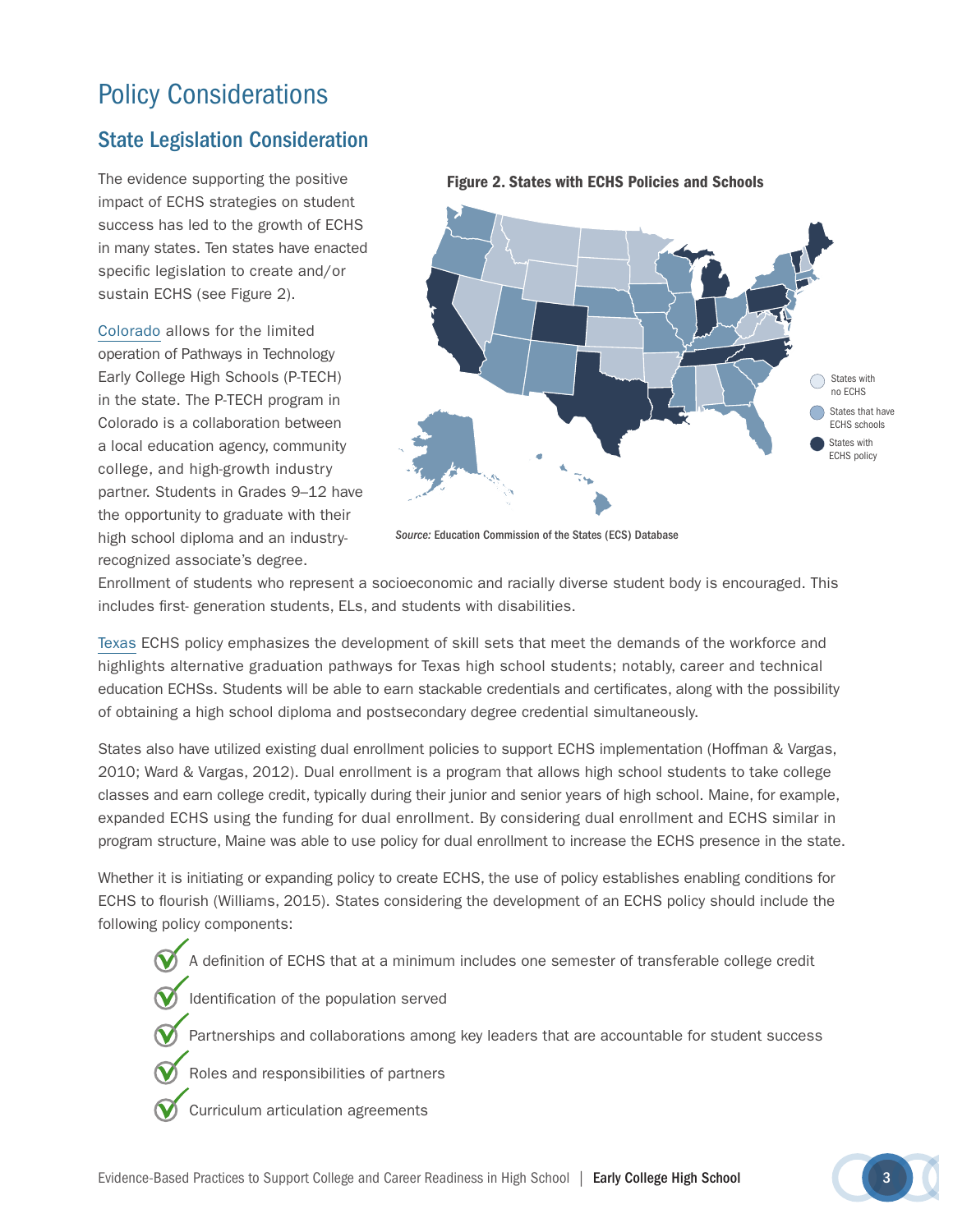Program expectations (e.g., rigorous academic courses equivalent to college courses with high-quality instructors)

- Student outcomes (e.g., certificate, credential)
- Student support services (e.g., counseling, tutoring)



California is an example of an ECHS policy that encompasses the key policy pieces (see Figure 2).

California Education Code § 11302. The California Legislature finds and declares that ECHSs are innovative partnerships between charter or noncharter public secondary schools and a local community college, the California State University, or the University of California that allow pupils to earn a high school diploma and up to 2 years of college credit in 4 years or less. ECHSs are small, autonomous schools that blend high school and college into a coherent education program. In ECHSs, pupils begin taking college courses as soon as they demonstrate readiness, and the college credit earned may be applied toward completing an associate's or bachelor's degree, transferring to a 4-year university, or obtaining a skills certificate.

# State Financial Support

Financial support is a critical component of how states can support ECHS implementation. Although states have secured monies from nonprofit and private institutions in the past, federal funding streams remain the most popular. Some states have taken the initiative to use federal funds to implement ECHS as a turnaround model to transform their low-performing schools

> [Massachusetts](http://www.doe.mass.edu/grants/grants13/rfp/208.html) utilized a portion of its Race to the Top funds to support the implementation of five science, technology, engineering, and mathematics (STEM) ECHSs at the district level. Dearborn Middle School, one of the five STEM ECHS initiative sites and a designated turnaround school, was awarded a \$1.2 million School Improvement Grant to "implement a comprehensive redesign plan."

[New York](http://webapps.dol.gov/DOLGrantData/KeywordSearch.aspx?parameter=SGA-DFA-PY-13-01B) leveraged its resources to create three ECHS models. For example, the state received close to \$7 million through the Youth CareerConnect grant administered by the U.S. Department of Labor to create a curriculum focused on technology, apprenticeship, and counseling support. Students have the opportunity to also earn an industry-recognized credential.

Funding will always be a challenge; however, states can prepare themselves to be a step ahead of financial support for ECHS to ensure that students continue to receive support and access to college and career readiness opportunities. When states think about their financial strategies, the following approaches should be kept in mind:

#### Sustainability

Braiding of federal funding streams with alternative resources (e.g., federal and private funding or federal and nonprofit funding)



Partnership collaborations (e.g., businesses)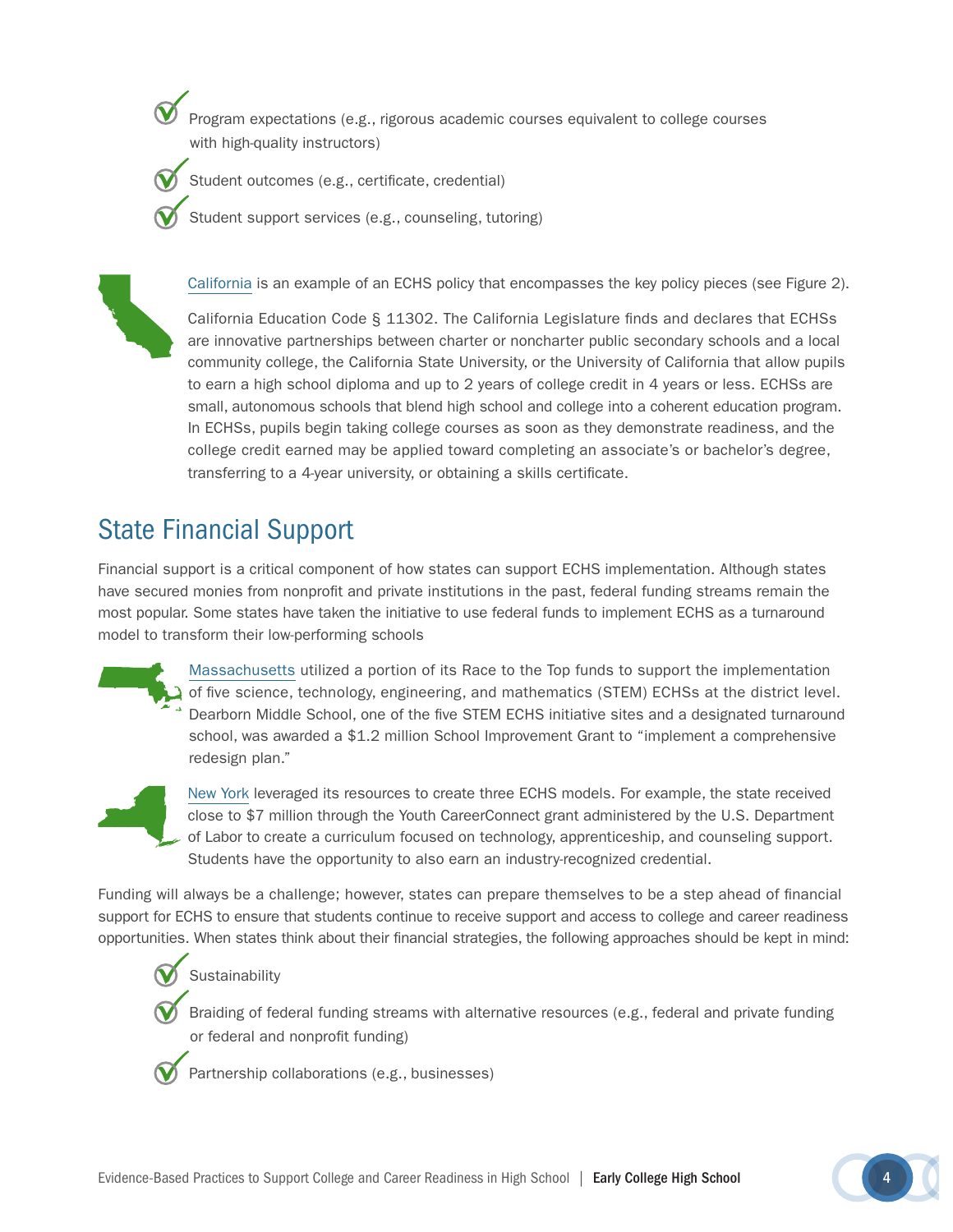# Technical Assistance Support

States capitalize on technical assistance support to build their ECHS implementation capacity. We found that TA support centered on ECHS is administered in two ways

Peer community of practice (CoP) Organizational technical assistance support

Peer CoP is a process by which states learn from their colleagues that have implemented ECHS. States learn from their peers by attending national conferences, site visits, and webinars hosted by their peers. The Texas ECHS model is an example of a peer CoP. The Texas Education Agency (TEA) awarded grants to 13 ECHSs to become demonstration sites. As a demonstration site, schools provide "provide mentoring, technical assistance, webinars and open house opportunities to new and prospective ECHS school leaders" (TEA, n.d.).

At the organizational technical assistance support level, support is provided by experts in college and career readiness pathways, college access, and college success who have an extensive track record supporting states with ECHS policy implementation.

Organizations such as Jobs for the Future and The KnowledgeWorks Foundation work in partnership with one another and individually with states, supporting states with the conceptualization and application of the ECHS model relative to the state's context. Through their efforts, states have redesigned schools into ECHS models, developed ECHS models that serve traditionally underrepresented students, and replicated ECHS to scale. Key resources include

- $\blacksquare$  Early College Designs<sup>2</sup>
- Creating an Early College Feeder Pattern<sup>3</sup>

<http://www.jff.org/initiatives/early-college-designs/research>

<sup>3</sup> <http://www.knowledgeworks.org/schools/early-college/feeder-pattern>